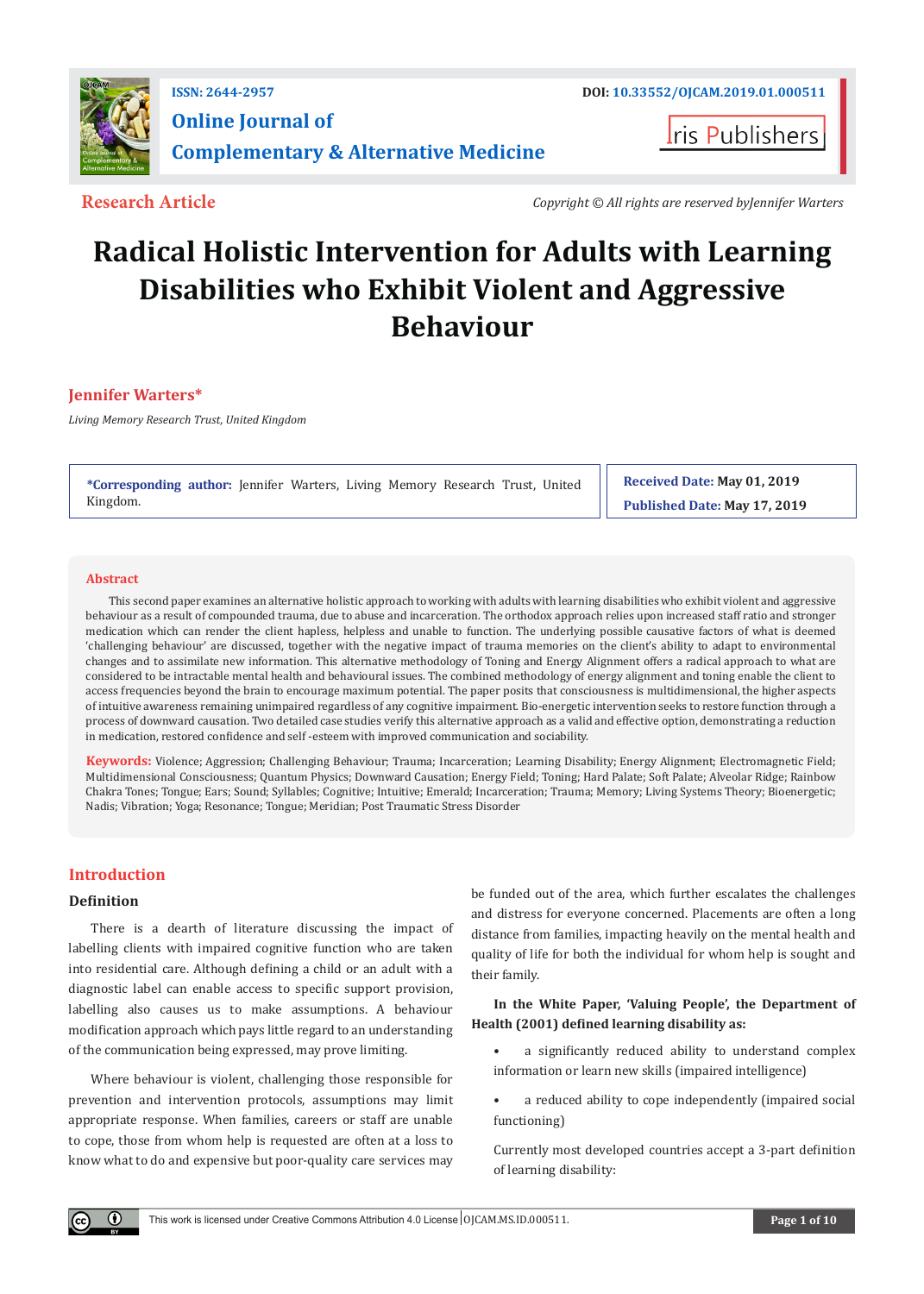- Significant impairments in cognitive functioning
- Significant impairments in adaptive behaviours
- Occurs in the developmental period.

# **Challenging behaviour**

**Initially defined by Emerson in 1995 as:** "Culturally abnormal behaviour(s) of such an intensity, frequency or duration that the physical safety of the person or others is likely to be placed in serious jeopardy, or behaviour which is likely to seriously limit use of, or result in the person being denied access to, ordinary community facilities".

**In 2007 the Royal College of Psychiatrists defined 'challenging behaviour' similarly:** "Behaviour of such an intensity, frequency or duration as to threaten the quality of life and/or the physical safety of the individual or others and is likely to lead to responses that are restrictive, aversive or result in exclusion".

Other terms used to describe the behaviour in question are 'inappropriate', 'abnormal', 'disordered', 'dysfunctional', 'problem' or 'maladaptive'. Research has demonstrated however that in some cases the behaviour is both adaptive and functional and is therefore not disordered. Many children, young people and adults with learning disabilities have no speech or very little speech and much behaviour that is deemed challenging can be seen as functioning. Challenging or potentially violent behaviour may result as a consequence of an inability to adapt to fit social needs and expectations. It can be argued that within a nurturing, responsive community or environment, the impairments would not become disabilities [1].

The current term 'challenging behaviour' reminds professionals, staff and policy makers that such behaviour challenges us to seek ways of offering alternative solutions. We must therefore understand the cause of the behaviour that challenges. It may indicate an unmet need and those who cannot express themselves verbally will find other ways of making their feelings apparent.

#### **Environmental factors**

The setting in which behaviours occur can influence whether the behaviour is considered by professionals to be challenging. For example, if someone with severe disabilities frequently wakes through the night, and wanders about the house, it would not be considered challenging if there was adequate night staff to accommodate the individual [2].

Studies in hospital/institutional environments have produced higher figures of individuals with behaviour that challenges because of aspects of that environment which may cause an escalation of distress communicated through behaviour. Instead of focussing upon the label as a diagnosis of the person, we might more usefully consider possible changes required to lessen the impact of the environment on the individual in question.

Some care environments inevitably increase the likelihood of behaviour that challenges. This includes environments where social interaction is limited and opportunities for choice are severely restricted. Unresponsive or unpredictable behaviour may be a consequence of neglect and abuse. Those with limited intellectual capacity may be trapped in the emotional turmoil of daily life and routine, the lack of control of life situations, circumstances and environment, expressed as anxiety, depression, restlessness and rage.

#### **Post-traumatic stress**

It has been supposed for many years that traumatic experiences may lead to aggressive and disturbed behaviour. However, it is shocking to note that it has only recently been reliably established through studies, that those who have suffered abuse or have experienced a traumatic life event may suffer from PTSD (post traumatic stress disorder) or have significantly more mental health requirements. A very consistent pattern emerged of significantly fewer behaviours that challenge arising before the traumatic event and significantly raised levels just after the traumatic event, with some improvement years later.

Today, post-traumatic stress disorder is recognized as a crisis response which can result from any serious trauma including psychological or physical abuse with long term and often permanent consequences. The symptoms include reliving the trauma as flashbacks which may persist for years. An adult with cognitive impairment has less ability to verbally communicate negative experiences effectively or to develop coping strategies and therefore, 'acting out' their fear, anger and frustration, is the only outlet. Emotional disconnection frequently ensues, referred to as 'emotional numbing'.

# **Memory, perception and repetitive behaviour**

Our view of the world is restricted by our belief system and trauma memories can formulate prejudices from which we make our choices, influenced by past experiences. These may have no bearing on our present circumstances but can skew perception. Such memories can be traced as causative factors in intractable mental health and behavioural issues.

Adults with a learning disability often find themselves at the receiving end of failed communication and stressful situations, which continually undermine their ability to process their thoughts and make appropriate decisions and choices because they may feel pressured and overwhelmed emotionally. 'Triggered memory of a previous trauma can release overwhelming emotion because the body never forgets, and memories and feelings are stored as reliably as data on a computer always ready to be recalled by the click of a mouse'. Rhodes J [3] As a result, the individual may be caught in a loop of triggered repetitive behaviour. Healing can only take place if stress levels are reduced to allow unhelpful and often painful memories of experience to be dissolved and replaced by a new positive experiences and outcomes.

# **Energetic imprints**

Memory is imprinted energetically within the electromagnetic field. Negative experience creates disturbance…. within the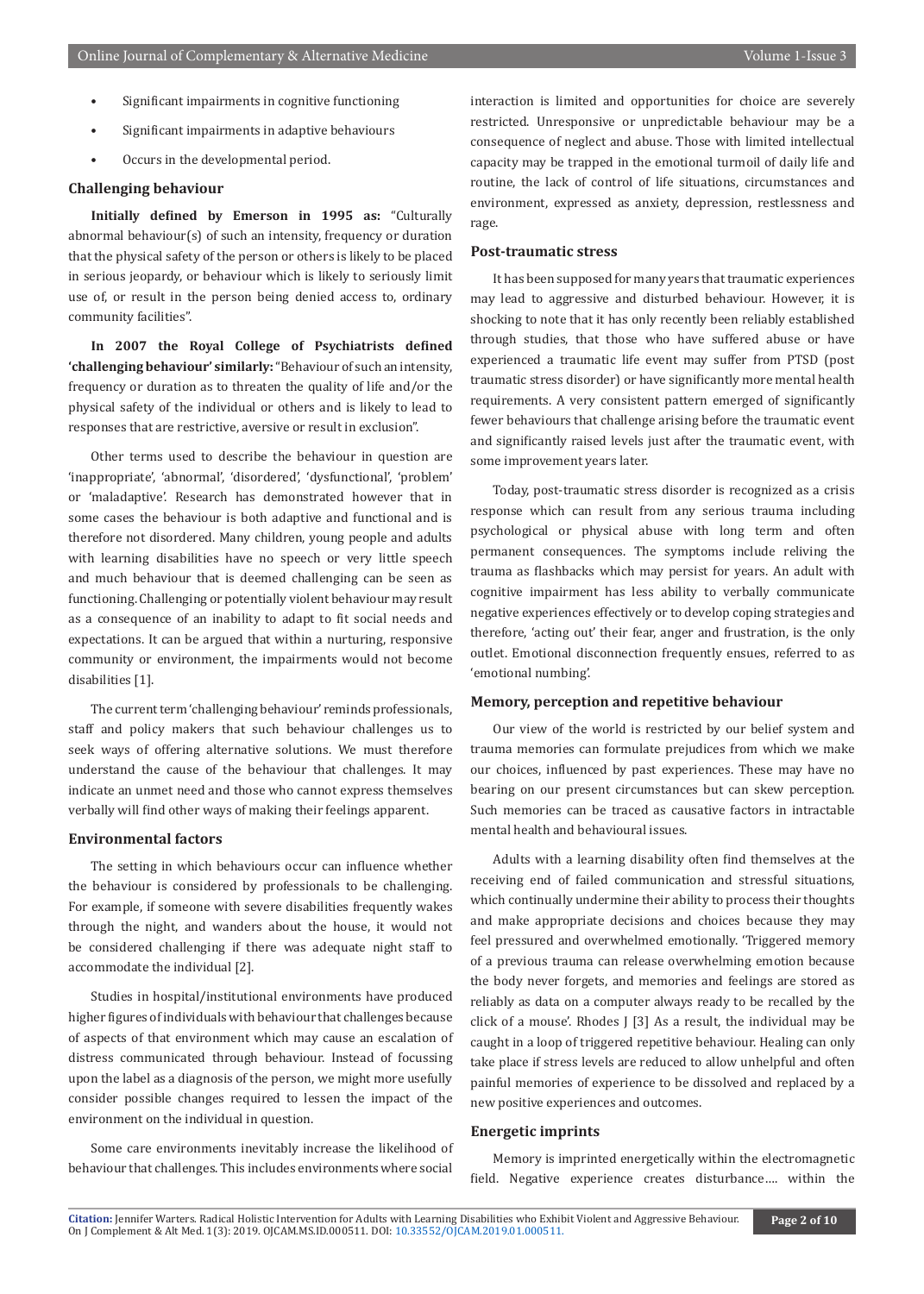dynamic flow resulting in impaired flow. This manifests in physical symptoms of dis-order and dis-ease and may also manifest as impaired communication and behaviour because the flow of the subtle energy within the electromagnetic field is interrupted by the energetic imprints.

'Imprints of memories from the past are held within the subtle energy field (electromagnetic field,). 'Imprinted memories are also downloaded at a sub molecular level to the cellular body where they continue to impact on physiology in a negative manner. Subconscious memories impact upon the cognitive and sensory vibratory fields within our subtle energy system as energetic imprints, holding the residual blueprint of past experience. Memories of past experience are continually being triggered and reinforced by events and interactions in our daily life, which give rise to repetitive patterns of unconscious automatic behavioural response [4]. In order for harmonious flow to be restored, a process of safe and effective -energetic release is required.

# **Methodology**

# **Subtle energy system**

To fully understand an holistic perspective, we must acknowledge both the physical body system, the focus of orthodox medicine and the multi-levelled subtle energy system, recognised and mapped since ancient times, which mirrors the physical anatomy and interfaces with the physical body. Medical science views the brain as the seat of consciousness, while integrative medicine acknowledges an interconnected source beyond the brain. Through a process of 'downward causation' Goswami A [5] the cognitive processes of brain anatomy are linked to mental faculties, directed from the individual higher consciousness. It is this mental processing which is impaired in those described as having 'learning disabilities' because of cognitive impairment which may or may not result in violence or challenging behaviour. A transportation system of a complex network of meridian channels and minor and major chakras link to major organs and body systems. In yogic philosophy there are some 72,000 nadis (energy channels) flowing through the body, forming interlinking connections within the anatomical structure of the subtle energy system.

The subtle energy system, nourishes and rejuvenates the physical body and is recognised as the life force [6]. With increased awareness, the higher centres are accessed, changing perception and increasing empathy and discernment.

The principle behind energy balancing, is 'energy follows thought', There is an immediate energetic response to wherever we place our attention. When we understand the process of energy flow, we can begin to understand how physical symptoms and behaviour are influenced by the thoughts and feelings associated with the memory of past experience [2].

Through the pioneering research of developmental biologist, Bruce Lipton and neuroscientist and pharmacologist, Candace Pert we are given proof that we can affect our immune system and our brain chemistry by what we are thinking and feeling because every thought and emotion has a particular vibratory frequency that creates a chemical reaction within the brain. Sound is the expression of thought and feeling, whereas energy alignment restores harmony, encouraging more positive self-expression i.e. a sound vibration which will have a positive effect on our lives. Toning provides a specific focused vibration [7,8].

# **Toning**

A full explanation of toning is given in Paper 1 Adults with Learning Disabilities [2]. The universe is composed of vibration and therefore we can harness sound as a potent tool to maintain homeostasis. Toning is an ancient and powerful method of healing …with the voice which draws upon the body's inbuilt systems of self-healing to facilitate the release of tension through the positive and focused use of voice. This is a simple yet radical approach to harmonising frequencies in the brain, the physical body and the subtle energy system and is based on the premise that specific sound syllables (tones) create a resonance of sound that causes a chain reaction of cellular communication where chemical messengers alter the composition of chemical fluids in the brain. As energetic pathways are harmonised, the chemical composition of the brain is re balanced and one's outlook on life is changed.

The human mouth represents an oral resonating chamber for vocal sound and the roof of the mouth houses 84 meridian points, which are interconnecting contact points for the dissemination of energetic flow throughout the physical body system. The movement of the tongue stimulates these meridian points. To understand this action, we can use the tip of the tongue to feel the different surfaces within the mouth, by tracing a line from the alveolar ridge just behind the upper front teeth, to the hard palate (the roof of the mouth) and if we curl the tip of the tongue back, we are able to touch the soft palate. 'Every time we make a tone, we initiate a new vibration which circulates energy throughout the body' [9].

The Toning and Alignment programme uses a specific chakra toning system which offers a unique system of eight vocal tones. Each tone resonates with a specific chakra (Energy Centre) and corresponds to a specific anatomical area of the body.

# **Emerald alignment**

See [Appendix](https://irispublishers.com/ojcam/pdf/OJCAM.MS.ID.000511.Appendix.pdf) for an illustrated description of the Emerald Alignment method which is used in this therapeutic approach. A full explanation of the principle of alignment with reference to this specific alignment is given in paper 1 [2].

Regular alignment strengthens the immune and neurological systems by reducing the production of stress hormones. A plethora of scientific research into psychophysiological stress recovery promotes 'green exercise' and 'green spaces' within urban development e.g. [10,11].

Detailed Case studies validate the positive impact of focusing on the accelerated frequency of the emerald green ray to elevate the vibratory frequency of the physical body through magnetic attraction. Bio-energetic interaction explains the holistic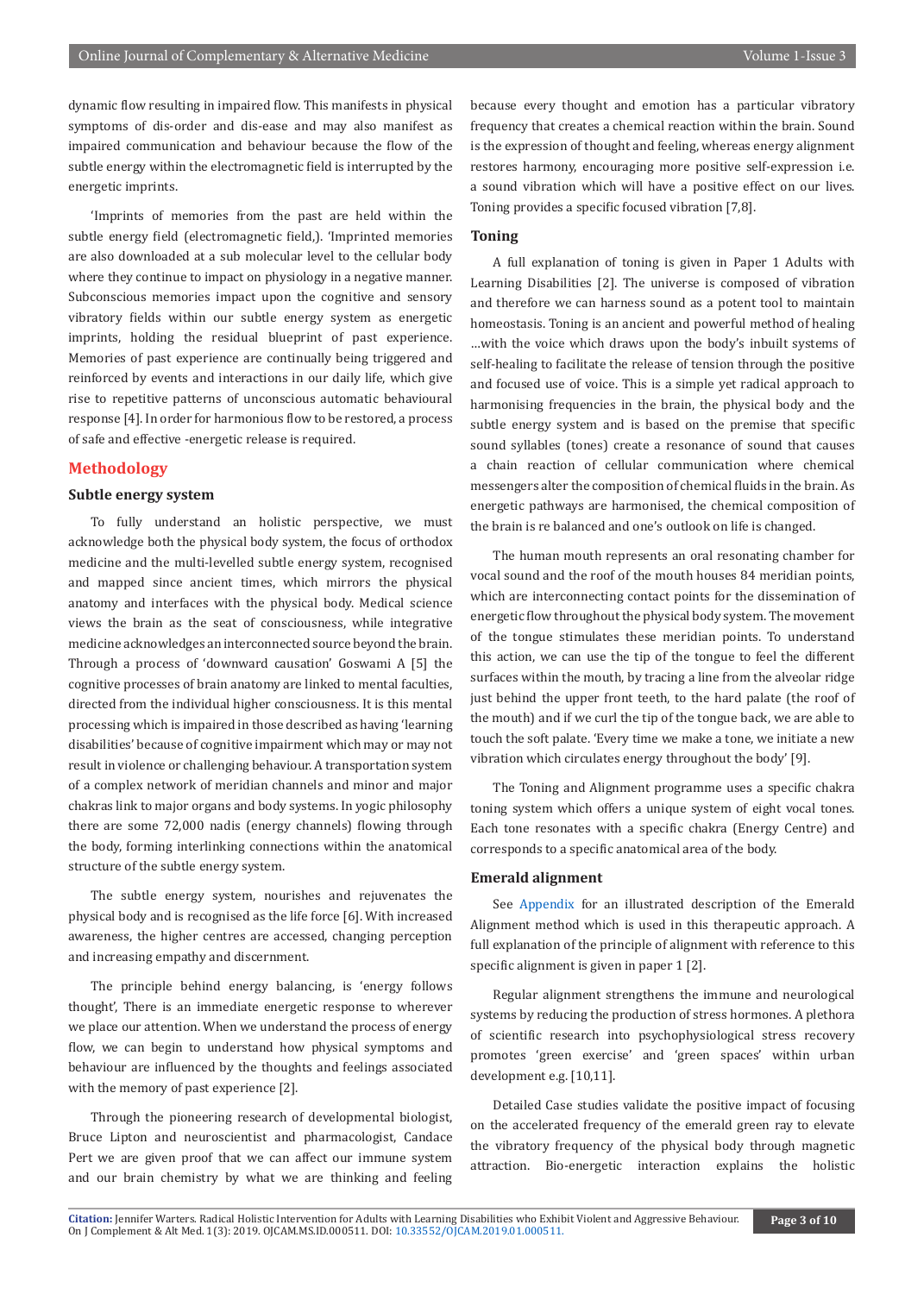integration of body, mind and spirit where alignment of the atoms and molecules of the subtle energy system are brought to coherence, balance and harmony.

# **Adapt and survive**

Living Systems Theory describes the interrelationship and interdependence of all living systems 'any change in the state of one quanta would be reflected in the state of all quanta' [12]. Quanta describes the smallest possible discrete unit of any physical property, such as energy or matter.

A General systems theory, has emerged from the life sciences, bringing fresh evidence to confirm ancient, indigenous teachings that every system is something that is simultaneously a whole and a part. Living systems are comprised of subsystems and are simultaneously part of a larger system. If our changing behaviours are not compatible with the challenges we face, and do not achieve a new balance with them, the positive feedback loop gets out of control eventually leading to systems breakdown.

Thus, holons (something that is simultaneously a whole and a part) form "nested hierarchies," systems within systems, circuits within circuits, fields within fields. for example –atom to molecule, cell to organ, person to family etc. Systems can self-regulate to compensate for changing conditions in their environment e.g. how we maintain our body temperature. However, when challenges from the environment persist, systems can fall apart, or they can adapt by reorganising themselves around new, more responsive norms. However, if our behaviours are not compatible with the challenges we face, and do not achieve a new balance with them, the positive feedback loop gets out of control leading eventually to systems breakdown.

Understanding how all living systems 'work', maintain themselves, develop and change helps to throw some light on the struggles experienced by those whose behaviour is deemed challenging to others.

# **Case Studies**

The following case studies are offered as examples of successful outcomes. Throughout the therapy process with my clients, I received the benefit of the understanding of my two colleagues on The Living Memory Research Trust, Carol Lamb, an experienced Past Life and Trauma Therapist and Sandra Lamb, a Numerologist and Medical Astrologer.

# **Client A**

Man aged 39 years

7th child in family of seven children

Restricted oxygen at birth/diagnosis of learning disability

**History:** When Client A was 13 years old, his father died and because his mother was unable to cope singlehandedly with Client A and his 6 older siblings, a decision was made to place Client A in a large asylum hospital at the age of 14 years, where he remained for the next 9 years. Family visiting was initially spasmodic and this dwindled to lack of family contact because of Client A's 'unpredictable violent behaviour'. Written evidence supports the probability that Client A was physically and sexually abused by other residents.

At the age of 23, Client A was moved to shared-living accommodation, with 5 other men where his violent behaviour ('challenging behaviour') escalated. He was then moved into a flat with one other man who also had 'challenging behaviour'. Ongoing disillusionment with the system and a lack of managerial support prompted staff shortages. Finally, when Client A was 31 years, a leaking boiler and toxic fumes prompted a move to another residential home under close supervision with 6 other men. Client A's violent behaviour again escalated and he was reportedly 'lashing out' at other residents and staff.

Within 12 months, at the age of 32 years, Client A was moved to the basement of large (ex-Workhouse) hospital and was increasingly sedated because of violent outbursts. A Secure Unit was recommended by hospital staff. However, those staff members who were aware of Client A's history fought against Client A's move to a Secure Unit and Client A was returned to his previous accommodation with 6 other men at the age of 33 years.

For the next three years, Client A's challenging behaviour continued and he is reported to have 'assaulted all those who showed him kindness.' He refused to go out and an exhausted staff were at a loss and felt that accommodation tailored to Client's needs was required in order to prevent further stress induced staff shortages and Client A's spiralling decline.

At the age of 36, Client A was moved into his own house supported by a staff team of 10 (both male and female). Two members of staff were on duty at all times. It was at this time that Client A was referred to the clinician researcher's funded holistic therapy project.

#### **Presenting behaviour in the home**

- Anxious on waking
- Behaviour worsens after breakfast
- Refuses to share
- Smashes CD player when frustrated
- Fear of water

• Ongoing bowel problems, alternating diarrhoea and constipation.

Poor hand function, difficulty with fine motor skills, pincer grasp and grasping and holding on to objects.

- Requires help with needs i.e. toileting/dressing.
- Limited communication
- Disconnected speech
- Able to use significant key words i.e. naming of objects, food and action words e.g. stop, go, run, eat etc.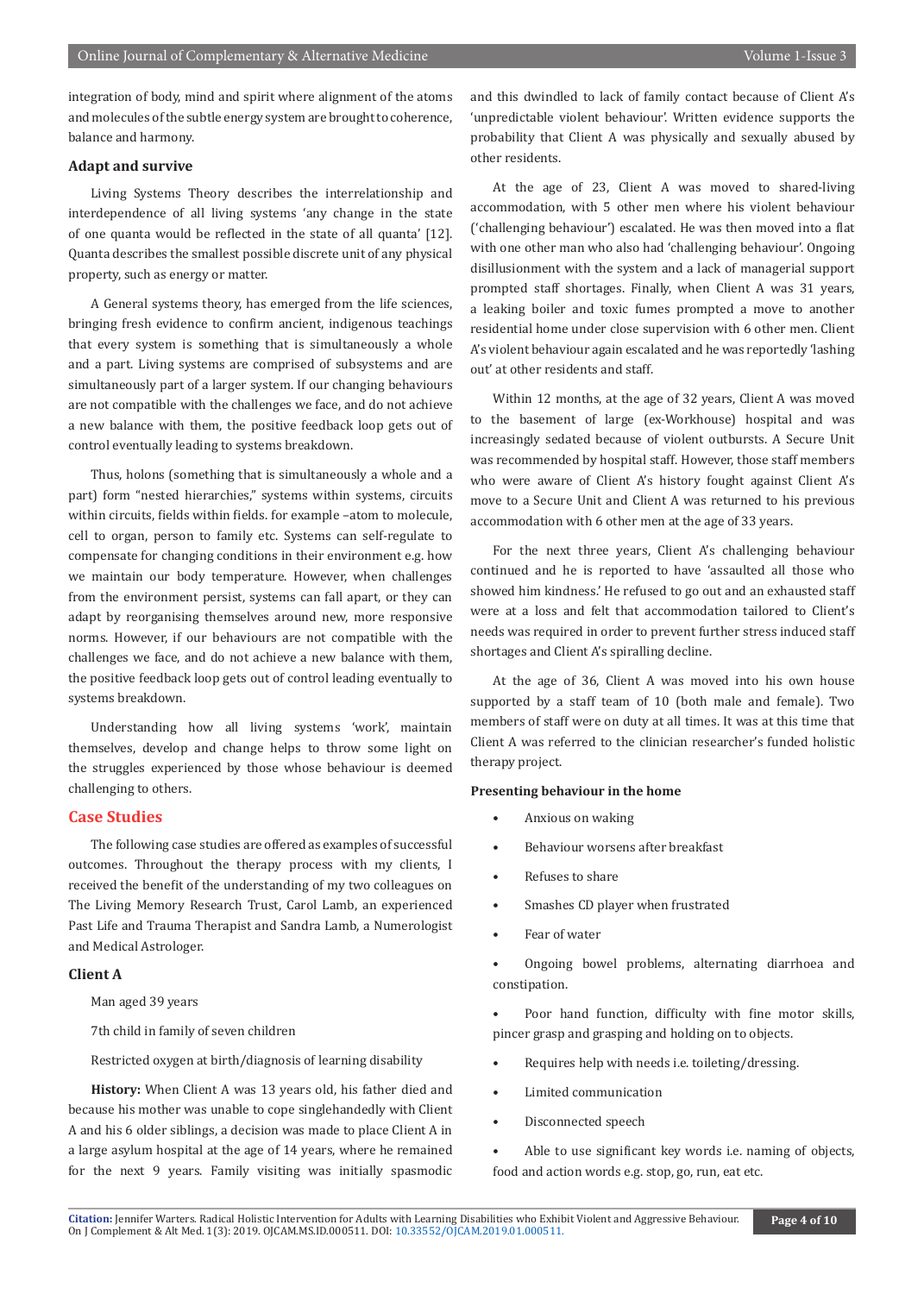- Using previously learnt phrases inappropriately.
- Repeating questions but does not answer the question.

If given choices, takes the last option and then becomes frustrated if it is not what he wants.

Restricted articulation (omitting specific speech sounds / consonants), which means that Client A's speech is difficult to understand when there are no contextual clues.

- He becomes frustrated and angry if not understood
- No apparent understanding of the concept of time.

# **Behaviour when angry**

- Client A rushes towards a member of staff with arms raised.
- Two staff members intercept client and link an arm tightly on either side.
- Client then drops to his knees spontaneously.
- Client A turns very pale and repeats a varying sequence of numbers between 1 and 5.

Therapist attended meetings with staff and carers to explain the holistic approach and the methods used i.e. energetic alignment and vocal toning and explained why.

- Stressed importance of staff team using the energy alignment themselves to seal and strengthen their electromagnetic field.
- Staff Team to integrate the energy alignment exercise into Client A's Care Plan.
- Staff were keen to help the client and eager to try new ways of working.
- Some members of staff were sceptical at first but gradually with patience, a good relationship of trust was built up.
- Therapist requested that staff members remained seated and silent in the therapy session, to allow the therapist to be in control of each session.
- However, if Client A became angry or violent, staff would follow their client safety procedures.

As the therapy sessions progressed, the staff could see the transformation, and this resolved a lot of their worries and staff members took a keen interest in Client A's progress.

# **Therapy offered**

- Weekly sessions of 30 minutes duration
- One staff member to remain in the room with client. The other staff member remained in the waiting room outside.
- Provide structure, all sessions opened and closed with therapist talking client through an energy alignment (Emerald Alignment)
- Offering choices, no prompting of client in choice making.
- Therapist responding and developing but not initiating.

If client indicates that he wants to leave by walking towards the door, he is able to leave at any time during the session.

# **Available choices for client**

- Chair to sit on
- Water to pour and glasses to drink from.
- Water can be offered to others.
- Swathe of emerald green and blue material hung at the window to mirror the colours of the energy alignment exercise.
- Box of coloured silk material corresponding to the seven colours on the rainbow spectrum.
- Therapist vocalises the corresponding tone if the client selects a specific colour of material from the box.

Therapist sang a wide range of short repetitive songs with easy to remember choruses e.g. 'My Bonny Lies Over the Ocean,' 'Nick, Nack Paddy Whack', folk songs and negro spirituals. The client's pattern of falling to his knees and his preference for negro spirituals supported an initial intuitive impression of an energetic imprint of subjugation and slavery originating in pre-birth trauma memory. 'When imprinted memory is triggered and thus brought into conscious awareness, we experience the emotional connection whether positive or negative and this can also trigger a positional memory. Mainstream medical science only recognizes current life experience, however the numerous evidential case studies now collated by eminent psychiatrists, psychologists and others, present irrefutable evidence for the continuity of the soul and its ability to recall previous incarnations [9].

#### **Activity suggested to replace entrenched behaviour pattern**

- Suggested that Staff work towards backing off from linking arms with Client A to loosen their arm hold and stand either side, to break the pattern of the client falling to his knees.
- Requested that the staff find a positive creative activity to share with the client that involved kneeling and doing something he enjoyed doing, which would replace the client's distress pattern of falling to his knees i.e. Drawing with coloured chalks while kneeling on the floor, either inside or outside on the pavement and allowing the rain to wash it away.
- Kneeling to plant flowers in tubs.
- The staff to work towards not linking arms with the client when he is in attack mode because this pre-empted his falling to his knees.

# **Maxim during the therapy sessions**

- Have no expectations
- Make no assumptions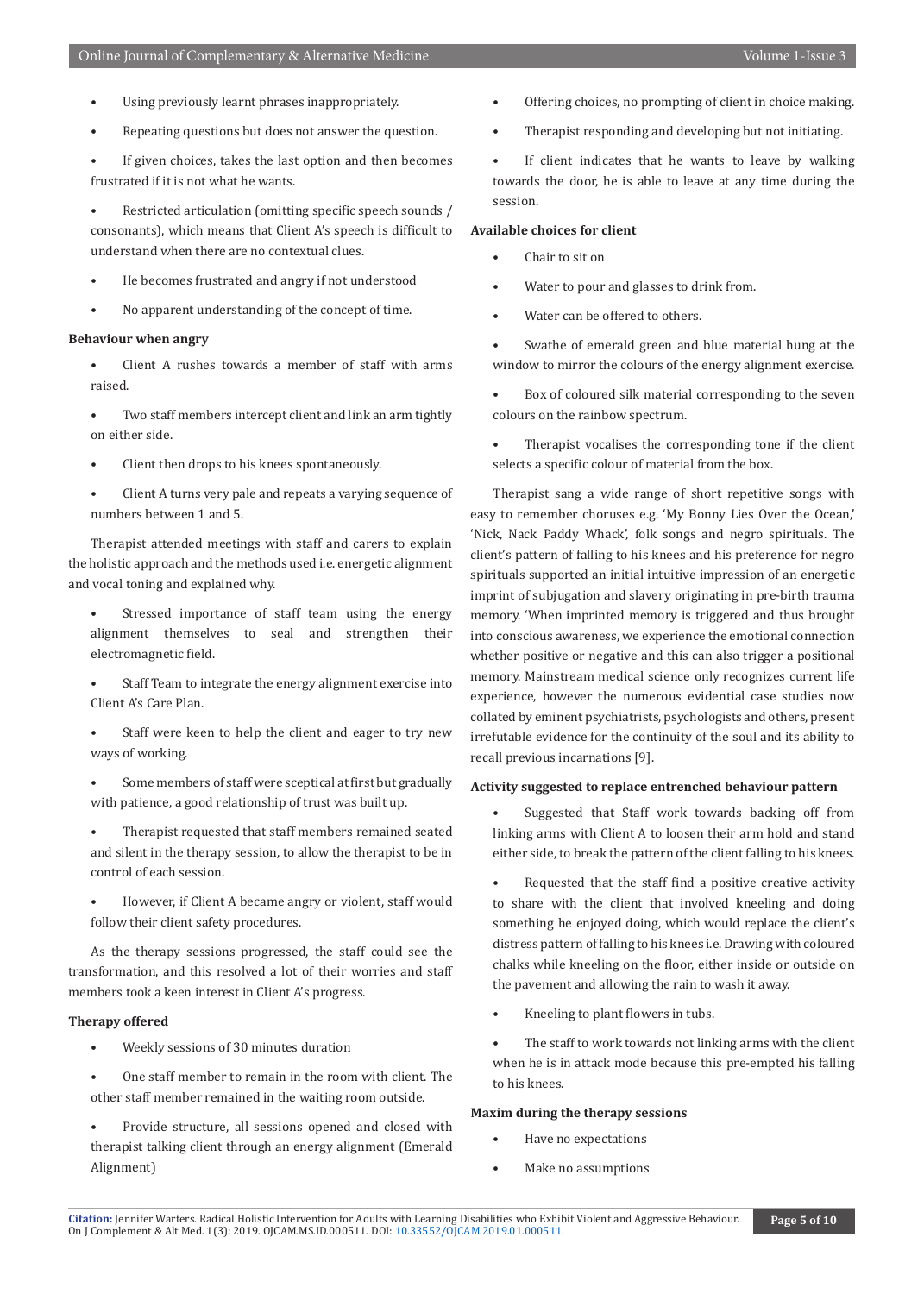- Wait, watch and listen
- Follow client's lead.

# **Progress After 3 Weeks**

- Client A spontaneously selected a specific colour of material from a box and gave it to the therapist who placed it over a bamboo screen.
- Client A repeated the corresponding vocal tone after the therapist.

In response to hearing a specific vocal tone, Client A selected the corresponding colour and hung it over the bamboo screen.

• Client joined in with a diverse selection of short repetitive songs.

### **Progress after 1 month**

- Client began to select a specific colour of material without prompting and spontaneously made the corresponding tone.
- Client A hung each piece of material over a bamboo screen that was in the room.
- Client A spontaneously singing his preferred choice of song. Negro spirituals 'Pick a Bale of Cotton 'and 'My Curly Headed Baby' were favourites.

# **Progress after 2 months**

• Each chakra tone links to a specific anatomical area of the body. and in subsequent sessions, when the therapist vocalised specific tones, the client was able to indicate where on his body he felt the vibration of the tone, e.g. pointing to knees, chest or forehead etc. (The areas identified, corresponded with blocked energy patterns.)

Client wanting to include the member of staff in the therapy session and wanting member of staff to tone with him (personal empowerment -becoming the teacher)

Praising staff members for their attempts to tone with him.

- Becoming more empathic in session: if toning caused member of staff to cough, without being asked, the client poured them a glass of water without spilling it.
- Improved communication.

• Said 'Well done' if he was impressed with staff member's toning.

- Able to repeat the system of 8 chakra tones without prompting.
- Taking appropriate control of session and not abusing his role.

#### **Positive outcomes after 3 months**

• Greatly reduced medication

- Depression lifting
- Reduced episodes of violent behaviour
- Client more confident and sociable.
- Using vocal tones spontaneously at home.
- Attending to own toilet needs.
- Improved bowel function.
- Client A using care staff names spontaneously

Exhibits renewed confidence in his posture and bearing i.e. Shoulders back, head up, back straight.

- Communication is more fluid
- Articulation is clearer.
- Vocabulary has increased.

Client finds it easier to get his message across because more staff are able to understand what he is saying.

• Connecting more with family members

• Now making appropriate choices and no longer chooses the last option offered.

• Enjoys the therapy sessions and Client A shouts a greeting as he approaches the stairs on arrival.

When vocal tones were made, Client A spontaneously named and touched the body part where he felt the vibration of the tone i.e. knee and forehead.

• Beginning to use complex grammatical structures and questions i.e. 'Hey, how are you mate, you coming tonight?'

- Making appropriate choices, not just repeating question.
- Respectful of therapist and space.

• Able to name his feelings when asked e.g. 'I'm not alright, angry, tired etc

If Client A wanted to terminate the session early, he said, 'Had enough' and left the room.

\*Staff members observing the sessions commented that Client A was enjoying himself and was spontaneously choosing the activities he enjoyed. Support staff had not observed this before.

**Conclusion at 6 months:** Client A spontaneously made the tone that resonates with the heart chakra for a member of staff when she sat next to him after a period of absence because of the loss of a parent. The client's action made her cry and demonstrated a developing ability to empathise and to understand the feelings of another, where he had previously merely shown anger and frustration.

The energy alignment exercise (Emerald Alignment) was written into care plans and each staff member took responsibility for aligning Client A and themselves when they come on duty. This has proved a successful way for staff members and clients alike to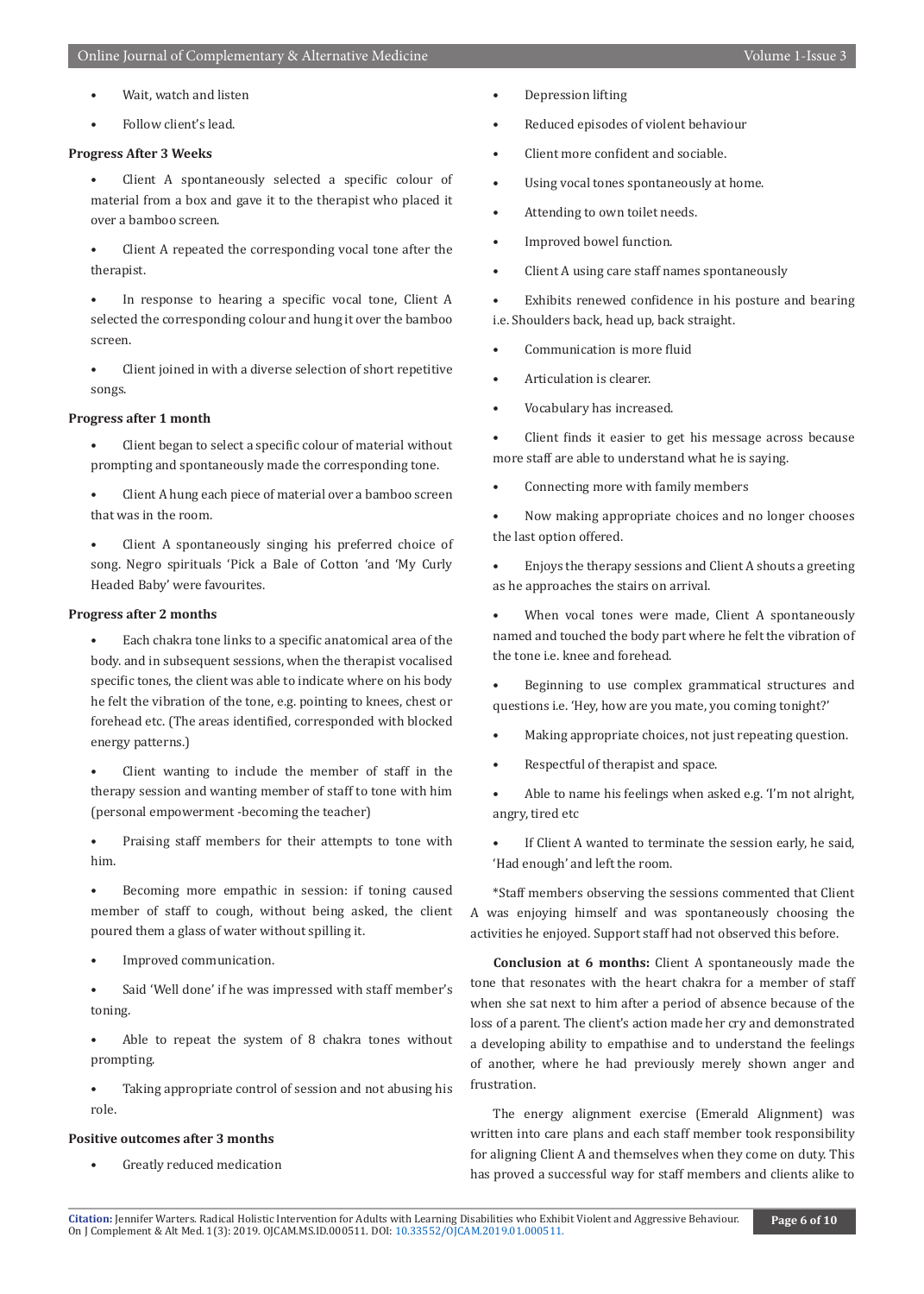release any tension or anxiety they may have been feeling prior to engaging with each other [14].

Client A continued to sing a favourite negro spiritual 'Pick a Bale of Cotton' at home. Staff members reported that Client A had begun to make up his own words to the same tune to accompany his everyday routines at home e.g.

'Going to jump down, have a bath, shave, put my shoes on,

 Going to jump down, turn around, have a bath today. 'An example of self-empowerment to eradicate an imprinted memory pattern of subjugation. Current research into the continuity of consciousness investigates the possibility of memory of other lives. Whatever the origin, the memory of subjugation for this client was erased by the combined approach of energy alignment and toning.

Use of language and vocabulary improved. As Client A developed his ability to communicate, he was more able to make sense of his world and to communicate this to others. This also enabled him to rationalise and to make sense of his environment and begin to adapt to any changes taking place.

Client A's family began to resume their visits after a long absence because Client A was calmer, and his speech was clearer.

\*Client A became angry and went into his anger pattern on only one occasion in the therapy session. This happened when a new member of staff neglected to observe the rule of non-interference in the session and intervened with Client A to try and stop him when he got up from his chair to pour himself a drink of water. Client A shouted at the member of staff and the 2nd member of staff entered the room before Client A's behaviour could escalate.

Funding was discontinued after 6 months but Client A continued to fund his own sessions for a further six months. The client's key worker trained in the energy alignment and toning programme to gain a deeper understanding of energy alignment and the principles of healing in order to sustain the client's holistic healing program.

# **Client B**

Male - aged 46 years

**History:** The youngest of four children, Client B was reported to have been consistently aggressive and violent towards family members. When he exhibited aggressive behaviour as a child, Client B was shut in a cupboard by his father.

At the age of 3 years he entered a mainstream nursery but reportedly consistently attacked and bullied the other children. He was subsequently removed from mainstream school and placed in a school attached to a large asylum hospital where he was placed for weekend respite. He continually asked to be taken home. At the age of 6 years, Client B was given a permanent placement in the asylum hospital, where he spent many years with little contact from family members because of his spiralling violent behaviour.

At the age of 10 years, Client B was described by hospital staff as 'a frightened little boy' who continually asked to go home. He 'craved affection' and continually sought reassurance from hospital staff that he had been good. He was reportedly bullied by older residents but attacked the staff rather than the perpetrator. When he was 15 years old, Client A's behaviour deteriorated further and during violent episodes he threw tables and smashed windows.

At the age of 23 years, foster parents were found but the placement was brief because of Client B's violent behaviour towards them. He was returned to the asylum hospital. Documentation states that he required to be in the company of assertive staff members because he 'stalked vulnerable staff' and would attack their eyes with his finger nails, if the opportunity arose.

Client B's behaviour deteriorated into self-harming, slapping his own face with his flat hand when frustrated.

In his middle-twenties, Client B was discharged from the long stay hospital and moved into residential accommodation with 5 other men who had similar problems. He received 24-hour supervision from a committed staff care team.

# **Presenting behaviour in residential care**

- Violent and aggressive outburst uses his nails to scratch those he attacked.
- Attacks the eyes of staff members with his fingernails, has caused severe injuries.
- As frustration and anger builds, his facial expression changes - lip curls and client snarls.

• Afraid of dogs, saying 'dogs bite'. Before placement in the long-stay hospital, he lived with his family on a farm and to keep him away from the dogs, his father had told him that dogs bite.

• Afraid of the dark and requires a light on throughout the night.

Carries three soft toys: Two dogs and a monkey.

Using single words, familiar phrases, names familiar objects.

- Does not use the names of members of staff.
- Slapping own cheek with flat hand
- Spends very little time in his own room.
- Poor bowel function

### **Reason for referral to holistic therapist**

To reduce stress levels.

• Requires help to make choices, in order to gain some control over his daily life.

- Client requires help to express his feelings verbally rather than 'acting them out.
- Needs to develop language and improve communication, in order to progress from use of single words to longer phrases and sentences.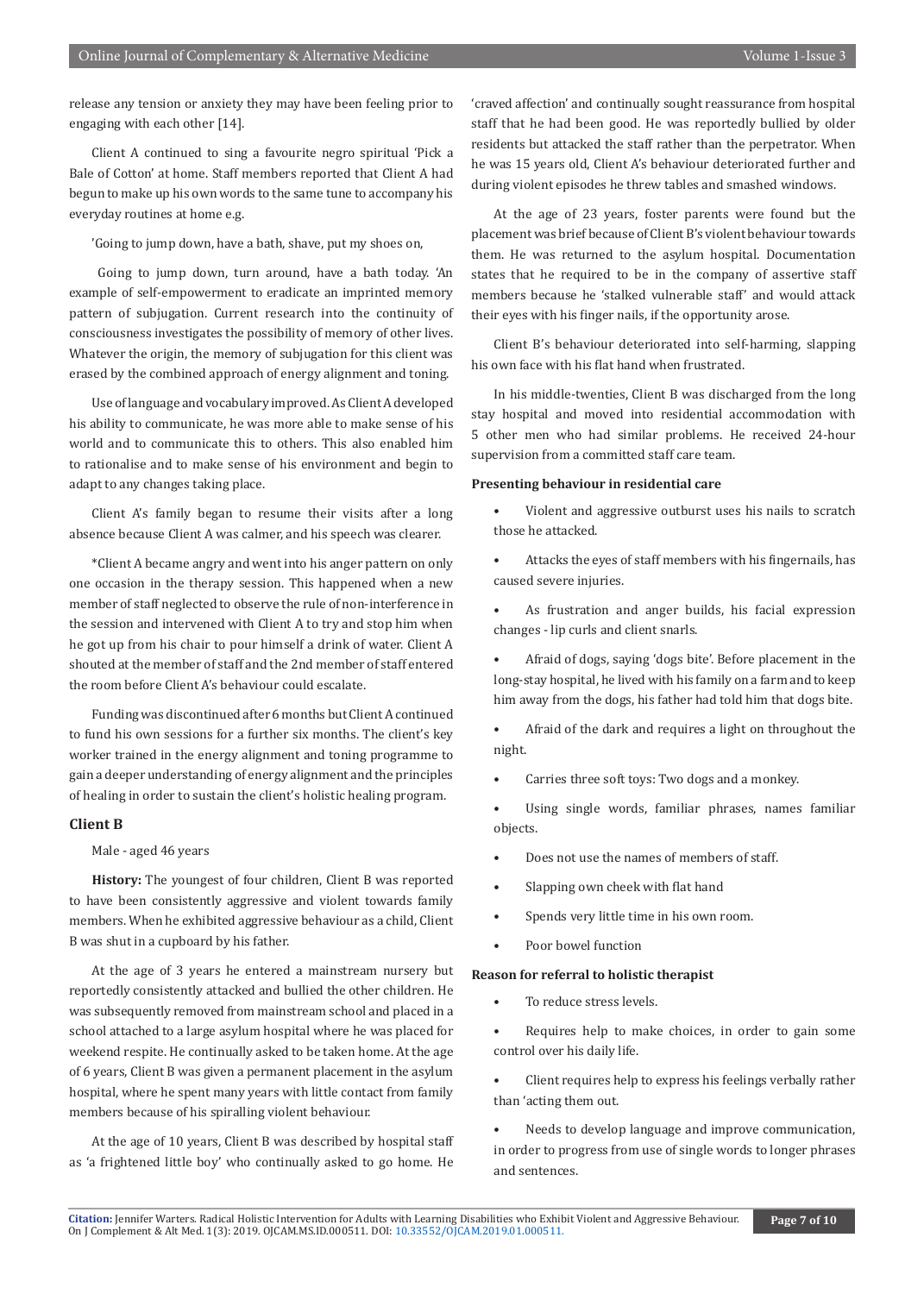- Requires help to manage his emotions and eliminate aggressive behaviour to improve interaction and relationships with residential staff.
- Care staff require training in coping strategies.

# **Therapist observations**

Client B's room is a visually over-stimulating environment

- Striped multi-coloured bed cover in burgundy and brown,
- Flowered chair cover in reds and blues
- Patterned multi-coloured curtains
- Clutter on all available surfaces
- Limited cupboard space to store possessions
- Limited shelf space
- Beige-coloured dried flowers in the fireplace.

**Setting the groundwork:** Therapist called a meeting with care staff to explain her holistic approach i.e. energetic alignment and vocal toning and explained the rationale underpinning this approach. It was suggested that a peaceful space should be created (bedroom sanctuary) for the client to withdraw to in times of need and to help him to de-escalate his aggressive behaviour. The therapist stressed the importance of establishing the client's colour preferences for furnishings and bed linen. It was agreed to share ideas and work together as a team for the benefit of the client.

Negative assumptions of staff members that Client B had no understanding of colour and would therefore be unable to make a choice of colour for his room were addressed. Care staff were reminded that negative assumptions create low expectations of ability, inhibiting potential.

At the initial meeting with Client B, the therapist asked 'What is your favourite colour? Without hesitation he replied 'blue'. Staff were surprised at this response but admitted that they had never asked him this question. With the best intentions, staff members anticipate the needs of their clients and in an institutional setting where meals, snacks and breaks are regimented, choice making is limited, inhibiting the client's ability to make choices and develop communication.

# **Therapeutic intervention**

- It was important that the staff team used the energy alignment themselves to stabilise their emotions and to seal, protect and strengthen their electromagnetic field. (see explanation of the Emerald Alignment in Methodology section)
- Regular alignment practice will reduce and stabilise emotional response to external events and reduce the likelihood of triggering an anxious or angry response from another because we feel calmer in the company of someone who is relaxed and whose response we can predict.
- Staff Team agreed to integrate the Emerald Alignment method into Client B's care plan for daily practice.

• To create a peaceful and stress-free sanctuary (client's bedroom) for the client to withdraw to in times of need.

To determine Client B's musical preferences by offering a variety of musical choices and waiting and watching for the client's response.

Place CD player in the room to allow the client to play his music at a time of his choosing.

Staff members encouraged to use ongoing descriptive language to accompany shared activities rather than issuing commands and instructions.

Staff encouraged to respond to all client's positive attempts to communicate and if client uses a single word to communicate, staff to extend his language by modelling a longer sentence in response, which includes the word the client used e.g. Client- 'Car? 'Response- 'Yes, we are going in the car to the Garden Centre'

To create a bedroom sanctuary removing patterned curtains, chair covers and bed linen which may be visually overstimulating.

To replace the above with pastel shades chosen by client.

• Confirm client's colour preference, by offering him a choice of fabrics in clear rainbow colours and waiting for his unprompted response.

- Create cupboards for storage
- Surfaces to be kept clear of clutter

• Replace dried flowers with fresh flowers and green plants to oxygenate room.

To recognize significant anniversary dates and cycles, which may be associated with a deterioration in the client's mood e.g. date when first placed in Care, Christmas, Birthdays, disappointments, traumatic events, loss, grief etc.

The date and month of the event is relevant because the anniversary of the event may trigger the emotion of the original event and impact at a subtle energetic and physical level [11]. If unresolved, painful feelings associated with past events, may be re-experienced cyclically.

It is important not to make assumptions about the associated memory of a specific event because a happy time for one person may be an unhappy time for another.

Attuning to the client's mood and encouraging the client to express his feelings appropriately aids the process of release,

• Allow emotional release, acknowledging that tears are healing.

• Introduce an enjoyable activity to replace an unhappy memory.

Take photographs as a reminder.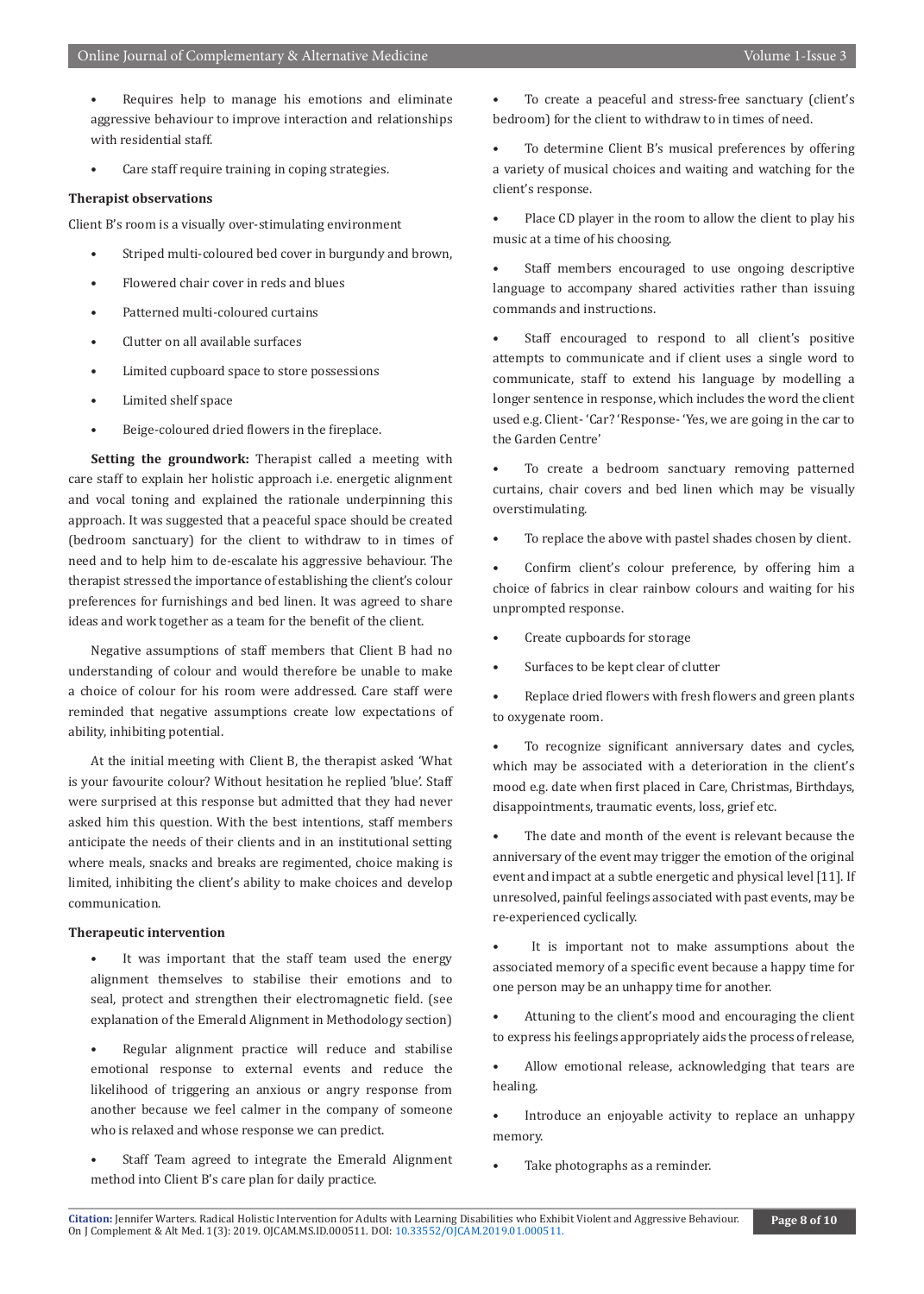# **Outcome of therapeutic intervention**

**Energy alignment programme:** Staff members noted that aligning their energy prior to contact with Client B. had a positive effect. The Emerald Alignment programme was integrated into his care plan and practiced twice a day (morning and evening) with the client. The Emerald Alignment would be used more often with client, if staff deemed it necessary.

**Personal empowerment:** Staff members re-painted client's room in pale blue- chosen by the client from paint cards. Shopping excursions created enjoyable socialization, enabling the client to choose personal items for his room. Client was taken to a department store and chose sky blue curtains and bed linen decorated with dolphins. He is increasingly using his room as a refuge, withdrawing unprompted for quiet time for longer periods during the day.

**Toning:** Staff members are demonstrating specific vocal tones with the client on a daily basis as recommended by the therapist, reporting that toning together helps the client to relax. The client is feeling the beneficial effects and can be heard continuing to use the tones when alone in his room.

**Environment:** Staff built cupboard for storage in client's room and encourage him to remove clutter from surfaces. Windows are opened to improve ventilation and dried flowers have been replaced by fresh flowers and green plants.

**Communication and social skills:** Staff noted that the client's communication is improving. He is spontaneously using names of staff members and longer sentences and phrases to express his needs, rather than single words. Client B became more sociable with other residents and willingly shared his sweets and biscuits without being prompted. On previous occasions he had refused to do this.

**Medical:** The client's bowel function has improved as a result of the energy alignment programme which has reduced stress and tension. Medication has been reduced in line with the Care plan.

**Conclusion:** When Client B's behaviour improved and he became less aggressive and more able to express himself, the therapist met with his younger sister, who tentatively resumed contact with her brother. Her visits progressed to supervised meetings in local cafes and eventually to supervised home visits at both his home and hers. Client B's sister enjoyed tap dancing and when visiting her brother's residential home, she brought her tap shoes to show him. On one occasion she demonstrated a tap dance she had been learning and her brother excitedly joined in. Care staff purchased some tap shoes for him so that she could teach him some steps.

After a six -month period of monthly visits of support and monitoring, the support staff with whom the therapist had worked closely, attended a workshop on holistic intervention for impaired communication and in the following monthly review with the therapist, stated that they both felt confident in continuing without ongoing monthly monitoring and support. Further contact ceased.

**Postscript:** After a period of two years had lapsed, the therapist saw Client B again in the local town with one female member of staff, they were in conversation, deliberating where to go for a cup of tea. The therapist was delighted to see that the client was no longer conspicuously walking along the pavement with a male and female member of staff either side of him, policing his every move and reaction as before and appeared relaxed and happy.

# **Conclusion**

There is increasing global awareness that in many cases, alternative and complementary therapies may be more conducive to health than conventional ones. Holistic therapists and health care professionals are therefore charged with finding another way of working with those with intractable conditions who are shut away from society and for whom limited help is available.

This work is important in maintaining stability of placements and preventing further destabilising moves, which frequently exacerbate stress and accelerate mental deterioration e.g. Client A.

Living Systems Theory posits the belief that all life is process and our ability to function is dependent on input, throughput and output. Are we able to adapt to changing input (information received)? Throughput relates to our ability to understand and assimilate the information received and output demonstrates the ability to use what has been processed to adapt to the changing environment. An individual suffering from post traumatic stress disorder and\or impaired cognitive ability will be unable to process his or her experiences unless the underlying emotions are first addressed.

The shifts made in the therapy programme altered the individual's perception of the world around them and changed their view of those who inhabited their immediate environment. The detailed case studies demonstrate that with patience, kindness and cooperation, 'we may be able to restore: our self-esteem, our self-worth, our self-confidence, our wellbeing and our safety, which stem directly from the way we think of ourselves in the world' [15- 19].

#### **Acknowledgement**

None.

# **Conflict of Interest**

Author declare no conflict of interest.

# **References**

- 1. [\(2003\) National Institute for Health and Care Excellence: Clinical](https://www.ncbi.nlm.nih.gov/books/NBK11822/)  [Guidelines.](https://www.ncbi.nlm.nih.gov/books/NBK11822/)
- 2. Warters J (2018) Paper 1: A Radical Approach to Working with Adults with Learning Disabilities to Encourage Optimum Potential. Combining the Human Voice (Toning) with Energy Field Alignment to Access Higher Intuitive Pathways Beyond the Cognitive Faculties.
- 3. Rhodes J (2018) Fire on All Sides. Quercus Editions, UK.
- 4. Lamb C (2017) Human Consciousness Ephemeral and Material Structure.
- 5. Goswami A (2017) The Everything Answer. Hampton Roads Publishing, US.